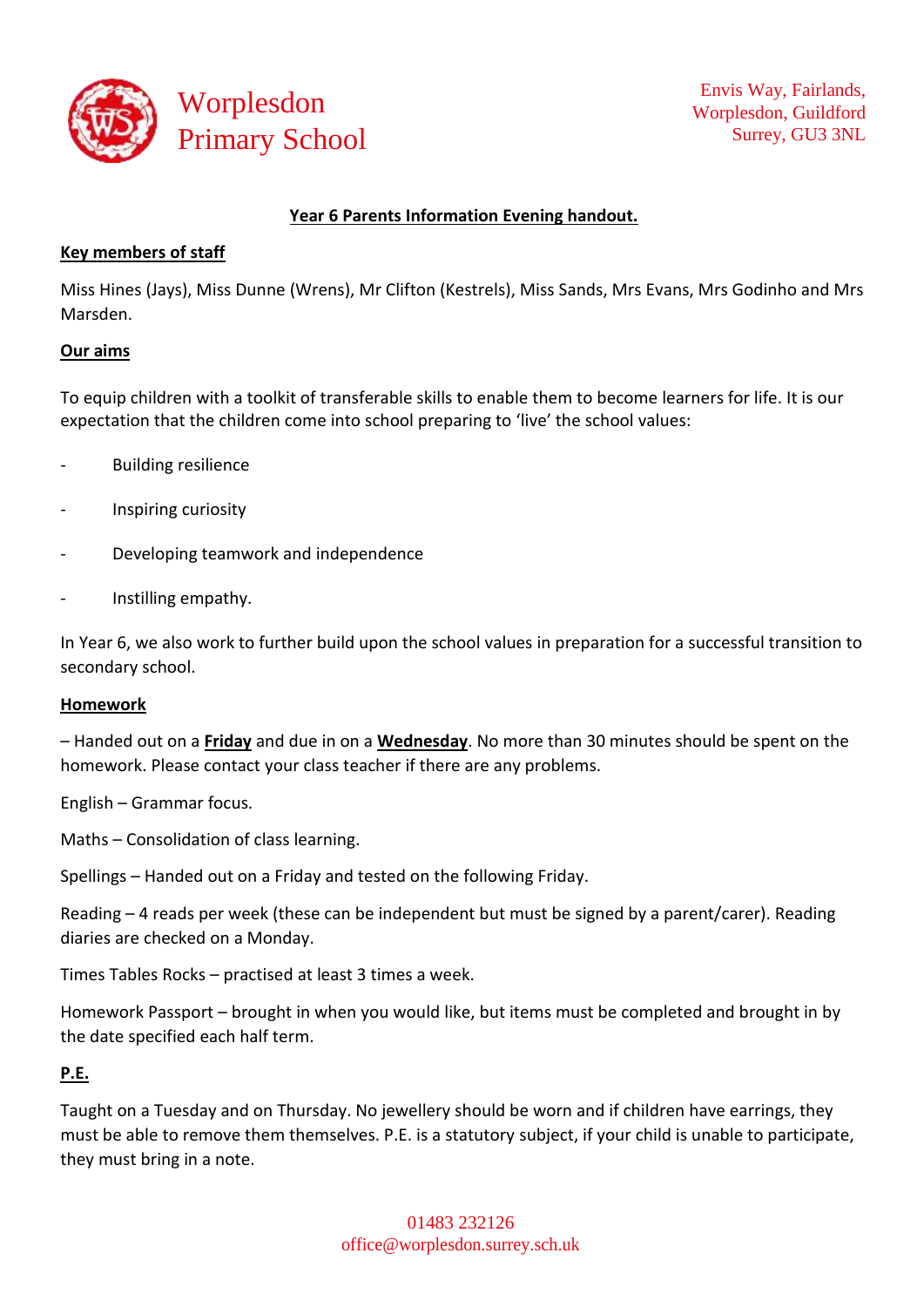

# **Topics**

We have planned our learning around themes, which we embed into our learning across the curriculum.

- · Autumn Ancient Greece
- · Spring World War Two
- Summer TBC

### **How can you help?**

- Times tables practise/telling the time exercises/practical maths including Money.
- Encouraging children to complete homework in good time.
- Remind the children to read daily.
- Gentle guidance to support independent learning skills. Reminders for homework/P.E. kits/reading diaries.

### **Equipment**

**The school will always provide equipment for children, however if parents are able to provide this then it is greatly appreciated. If you are able to provide your child with equipment then it would be useful for them to have a blue handwriting pen (not a biro), pencil, rubber, ruler, protractor, glue stick, scissors and a green biro. Colouring pencils are also optional. Most of these items are available at the Worplesdon Stationary Shop.**

**SATS** – more detailed information evening to follow in the New Year.

English

- Reading paper 60 minutes (3 texts)
- Grammar paper 45 minutes (range of question types)
- $\bullet$  Spelling 20 spelling words tested in context

#### Maths

- Arithmetic 30 minutes  $(30 +$  questions)
- Reasoning paper (1) 40 minutes (range of question types)
- Reasoning paper  $(2)$  40 minutes (range of question types)

#### Writing

Teacher assessed across a range of genres.

## **Osmington Bay PGL Residential Trip**

 $13^{\text{th}}$  July  $-17^{\text{th}}$  July 2020

There will be an information evening about this closer to the time. In the meantime, we have talked with the children about the trip and shared that possible activities which could include: kayaking, quad biking, sailing, motor sorts, rifle shooting, raft building, trapeze, dragon boating and fencing to name a few!

> 01483 232126 [office@worplesdon.surrey.sch.uk](mailto:office@worplesdon.surrey.sch.uk)